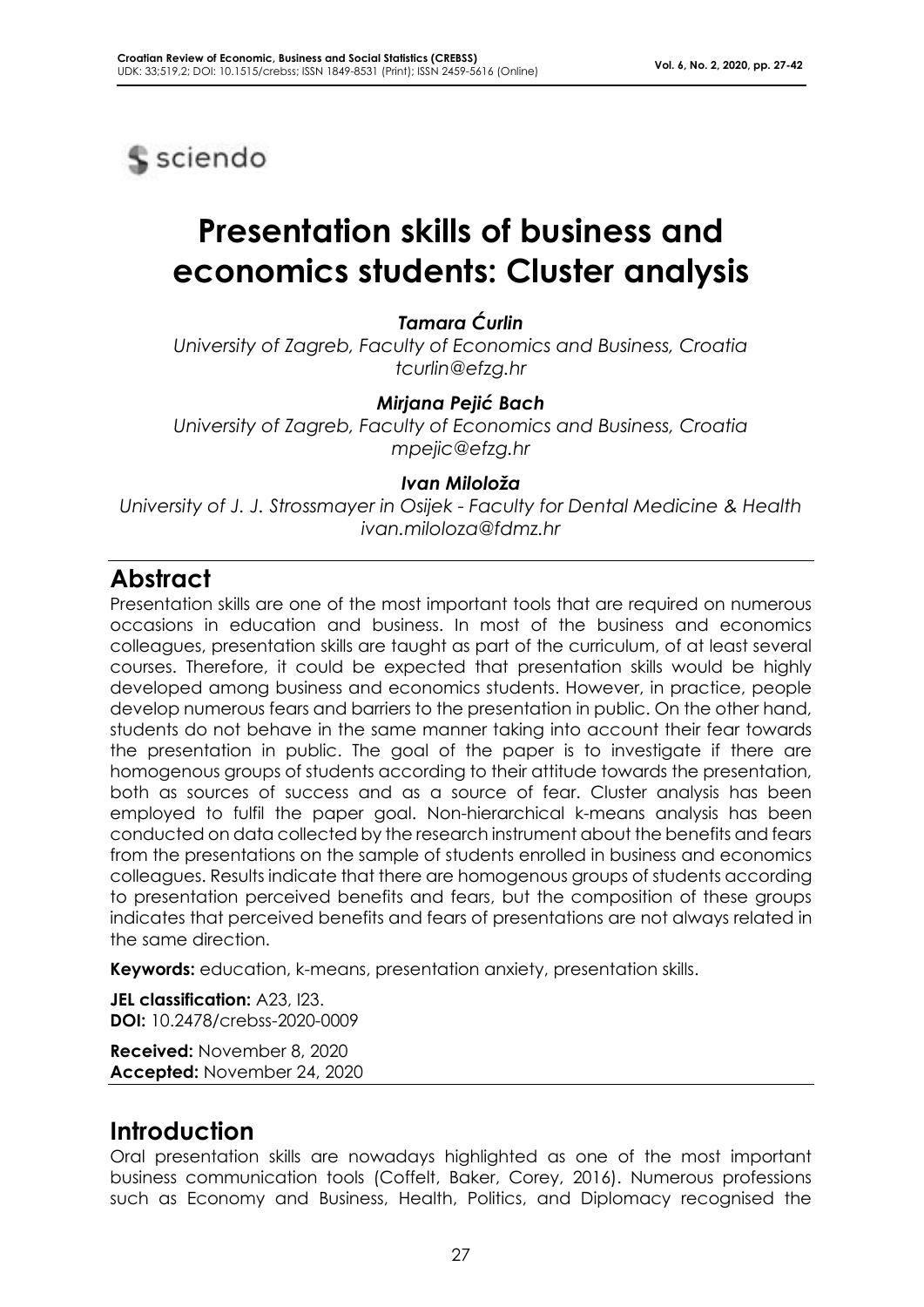influence of polished presentation skills as a necessity for a successful career (Ciarocco, 2018). They use presentations for business results discussions, developing strategies, pitching ideas, debating about their opinions, but the impact of the presented depends on the speakers' oral presentation skills (Salem, 2019). Academic researchers acknowledge presentation skills as the most important skills for employment, even in comparison to intelligence, moreover, they point out that poor presentation skills could impede the individual's career (Lent, 2018). Educators expect their graduates to have admirable communication skills so they can become more competitive future job applicants (Brynjolfsson, Rock, Syverson, 2017).

The relevance of presentation delivery cannot be emphasised enough for individuals' career whose success relies on their communication skills with their business associates, partners, and colleagues (Mohammed, 2019). However, not all managers perform well in delivering presentations. There are still several managers who neglect the importance of presentation skills, and there is a number of them who developed some kind of fear towards the presentation in public (Werthes, Mauer, Brettel, 2018). There are various types and origins of fears and anxieties towards oral presentation deliveries, although numerous academics confirmed that the fear is lower when the material is well-rehearsed (Leigh, Claek, 2018). Therefore, for a person to develop full potential from their presentation skills, it is important to learn and evolve them from the earliest stages of education (Dede, 1996).

Oral presentation, debating and persuasion skills are included in curricula even in elementary schools nowadays (Roy, Macchiette, 2005). Learning presentation skills should not be limited to communication subjects, they should be nurtured at all times, and be included in different sorts of tasks so that students learn to organise information, connect to their audience, time and management, develop both inter and intrapersonal communication skills by balancing from serious to relaxed tone to keep their audience attentive and evolved (Roussel, Joulia, Tricot, 2017).

The purpose of this paper is to explore the business students' attitudes toward presentation delivery, and investigate if there are homogenous groups of students according to their attitude towards the presentation, both as sources of success and as a source of fear. If the investigation confirms that students could be sorted into groups, it could be helpful for future investigations on the topic, in the search for answers in finding the origin of fear as well as the possible solutions and the factors, which can reduce or eliminate the fear. The research is conducted by cross-analysis of descriptive statistics, factor analysis, cluster analysis, and the non-hierarchal kmeans analysis to extract the most knowledge as possible from the data presented.

The paper is organized in the following manner. After the Introduction, the Literature review is presented which provides deeper insight on the topic with relevant previous investigations included. Following, the Methodology section where methodology, data, sample characteristics, and the statistic analyse are described. The result section provides an interpretation of the statistical outputs from the research. The discussion section highlights the findings from the investigation. Finally, the Conclusion section provides the key knowledge from the research followed by the limitations and future investigation recommendations alongside the concluding remarks.

## **Literature review**

Business schools pay special attention to teaching oral presentation skills to prepare their students for competitive and asperously business surroundings of the modern world (Ramesh, 2010). In business schools, excellent presentation skills are understood as the set of abilities that provide students to engage with the public during presentation delivery, clearly transmitting the knowledge, interacting, and understand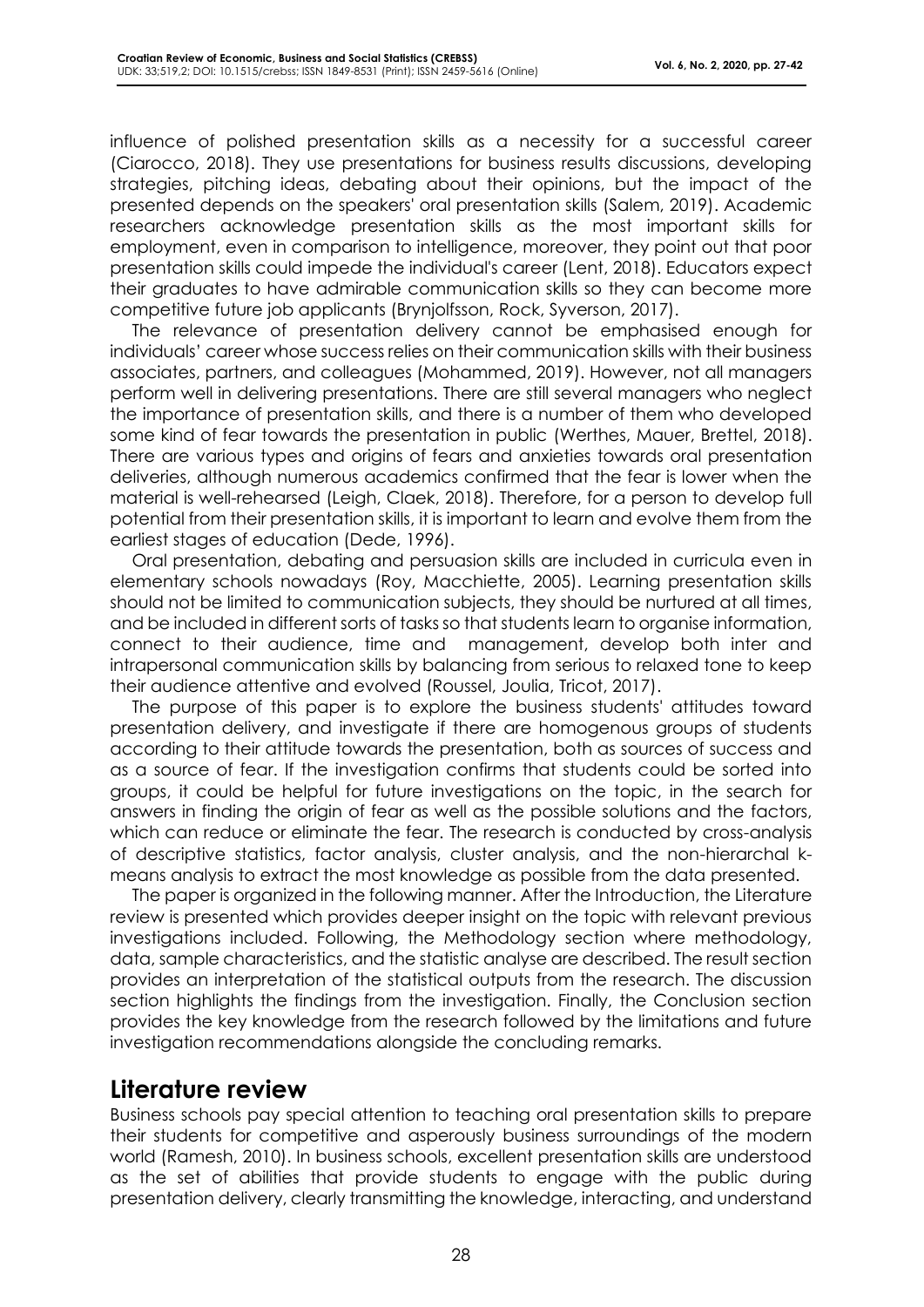the mindset of the audience (Cleverism, 2020). Moreover, higher education institutions emphasise presentation skills as they provide enhanced learning process and develop creativity and articulation (Henard, Roseveare 2012). Presentations make students open their minds and comprehended different concepts and methods, and remember the learned material for a longer period (Çetin, Eymur, 2017).

Suktikanaport (2014) investigated a sample of 280 department heads in various business fields, where respondents associated different communication skills to succeed. The oral communication skills, alongside writing skills, were rated higher than all other communication skills. The study concluded that refined presentation skills are essential not only to individuals' business success but to the whole company.

The fear of presentation delivery is another distinctive reason for institutions to include presentations into curricula. Many people experience occasional or permanent fear and anxiety of public speakers, and the educators' goal is to reduce it or eliminate it. Furthermore, the fear of presentation delivery soon became a prominent source for academic researches. Numerous authors investigate difficulties with presentation delivery and explored different ways to eliminate anxiety and improve the quality of the presentation performance (Dell'osso, Saettoni, Papasogli, 2002).

The preliminary papers on the topic were focused on the solutions for oral presentation anxiety. Rubin, Rubin, Jordan (1997) paper was the first who suggested that the practice and the repetition are the pivotal methods for stress elimination and performance improvement during presentation delivery. Alshare, Hindi (2004) recognised that oral presentations in the classroom are beneficial to both students and educators. The authors stressed out computer-based student presentations as a valuable teaching method for students to achieve a deeper understanding of the curricula. A year later, Susskind (2005) confirmed the previous research and connected the MS PowerPoint usage in the classroom with student confidence, motivation, self-efficiency, and success on the task. Some authors, such as Sukitkanaporn, Phoocharoensil (2013), and Christianson, Payne (2011) concentrated on attempts to determine elements of a successful presentation and the factors that increase presentation-delivering anxiety.

Sideris and Kafetsios (2008) introduced the connection between the parenting environment and the anxiety during presentation delivery. The same authors in 2008 presented another investigation result where they correlate parenting styles with the levels of fear while presentation delivery and school task performance (Sideridis, Kafetsios, 2008). A recent investigation from Sugeng and Suryani (2018) confirm the previous work findings and distinguishes self-confidence as the key factor of presentation delivery, and state that students' self-confidence depends on both parents and educators. Discoveries from such researches were highly useful for schools and other educational institutions, where they could implement acknowledged supportive communication methods which positively impacted students results, confidence, and, consequently, presentation skills (Šimičević, Jurić, Ćurlin, 2020).

Numerous methods concentrated on practical methods that enhance students' presentation delivery performance. Already mentioned authors, Christianson, Payne (2011) came up with a format that helps students with visual effects and time management which resulted in more convincing and engaging presentations. Popescu (2013) identified student attitudes toward public speech and tested their skills in presentation delivery. Authors Van Ginkel, Gulikers, Biemans, 2017), made a significant impact by carrying out an extensive literature review where they synthesized the data from all previous investigations on the topic and as a result produced the key seven principles for developing oral competences.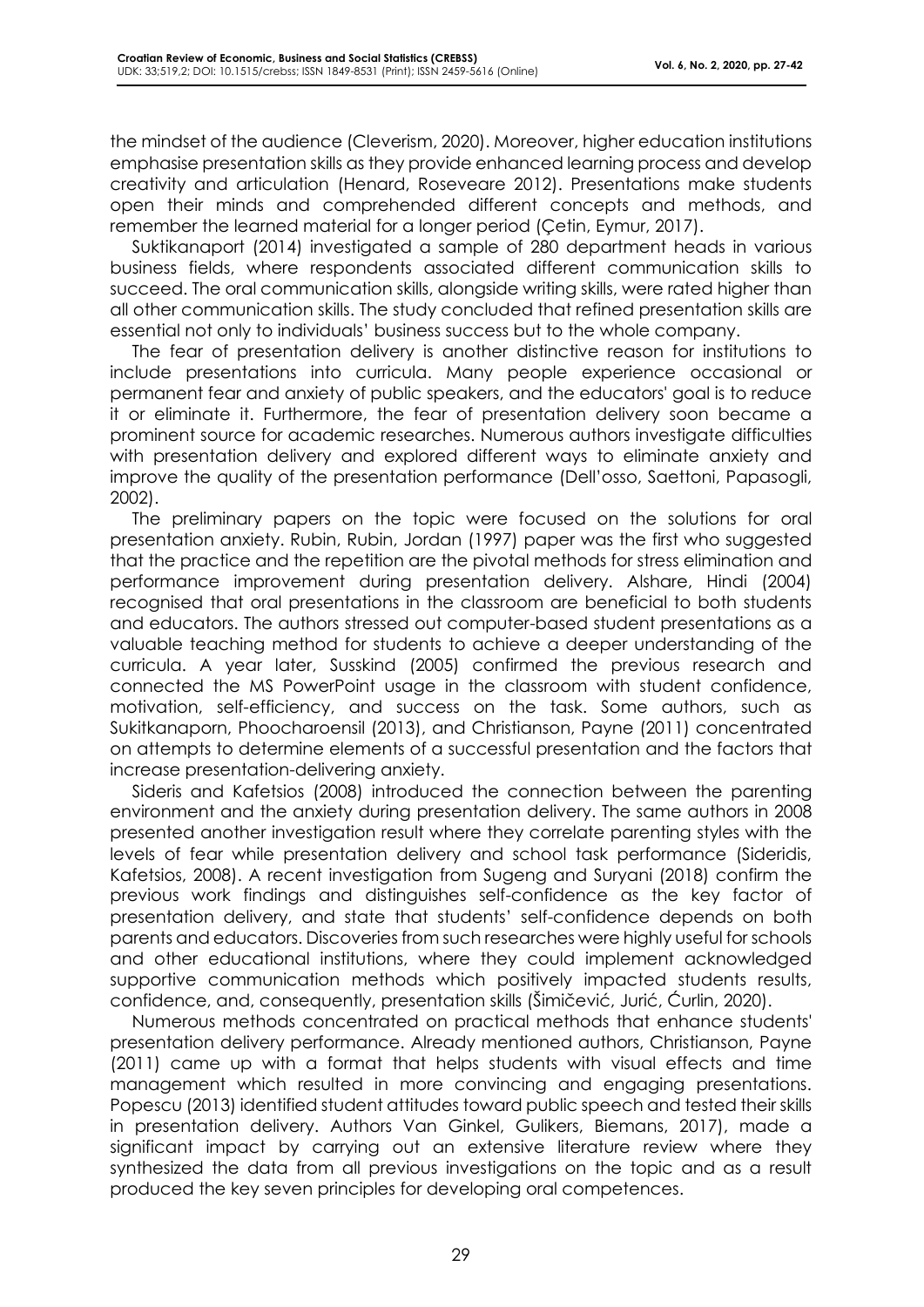In the year Çetin and Eymur (2017) introduce a novel conceptual model based on the argument-driven inquiry (ADI) developed on the social cognitive theories of learning which helped students to increase their presentation skills. Recent investigations on the topic also rely on disruptive technologies as a key factor which improves presentation delivery, Boetje, Van Ginkel (2020) emphasise virtual reality as a method to practice presentation skills where both anxious and non-anxious students gained benefits from practising before a VR audience, while McGovern, Moreira and Luna-Nevarez (2020) allowed the participants of the research to assess and upgrade their oral presentations skills. The investigation establishes that the usage of AR can be highly valuable to educational institutions to increase their oral presentation performance and reduce anxiety and fear by delivering it.

# **Methodology**

#### **Data**

This research has been conducted on a sample of 495 students Business and Economics students from Zagreb, Croatia. The final sample consist of a total of 367 female and 128 male students range from 18 to 25 years old. Most students were 21 (39,8%) years old, following the age group of 22 (18%), and 19 (15.4%) years old. 10.9% of respondents were 23 years old, and 5.9% of respondents were 24 years old. 17 students (3.4%) had 25 years while participating in this investigation, and, finally, only 1 student (0.2%) was 18 years old. The majority of respondents fell into the age group between 19 and 23 years old.

|                                  | Frequency | %    | Cumulative % |  |  |  |
|----------------------------------|-----------|------|--------------|--|--|--|
|                                  | Gender    |      |              |  |  |  |
| Male                             | 128       | 25.9 | 25.9         |  |  |  |
| Female                           | 367       | 74.1 | 100          |  |  |  |
|                                  | Age       |      |              |  |  |  |
| 18 years                         |           | 0.2  | 0.2          |  |  |  |
| 19 years                         | 76        | 15.4 | 15.6         |  |  |  |
| 20 years                         | 32        | 6.5  | 22           |  |  |  |
| 21 years                         | 197       | 39.8 | 61.8         |  |  |  |
| 22 years                         | 89        | 18   | 79.8         |  |  |  |
| 23 years                         | 54        | 10.9 | 90.7         |  |  |  |
| 24 years                         | 29        | 5.9  | 96.6         |  |  |  |
| 25 years                         | 17        | 3.4  | 100          |  |  |  |
| Type of school                   |           |      |              |  |  |  |
| Gymnasium                        | 261       | 52.7 | 52.7         |  |  |  |
| <b>Business secondary school</b> | 203       | 41   | 93.7         |  |  |  |
| Another secondary school         | 31        | 6.3  | 100          |  |  |  |
| Total                            | 495       | 100  |              |  |  |  |

Table 1 Sample characteristics

Source: Authors' work.

The respondents finished three different types of secondary schools in Croatia: gymnasium, business secondary school, and other secondary schools. More than half of students came from gymnasium (52.7%), 41% graduated business secondary schools and 6.3% finished other secondary schools. Table 1 displays sample characteristics obtained for the research purpose.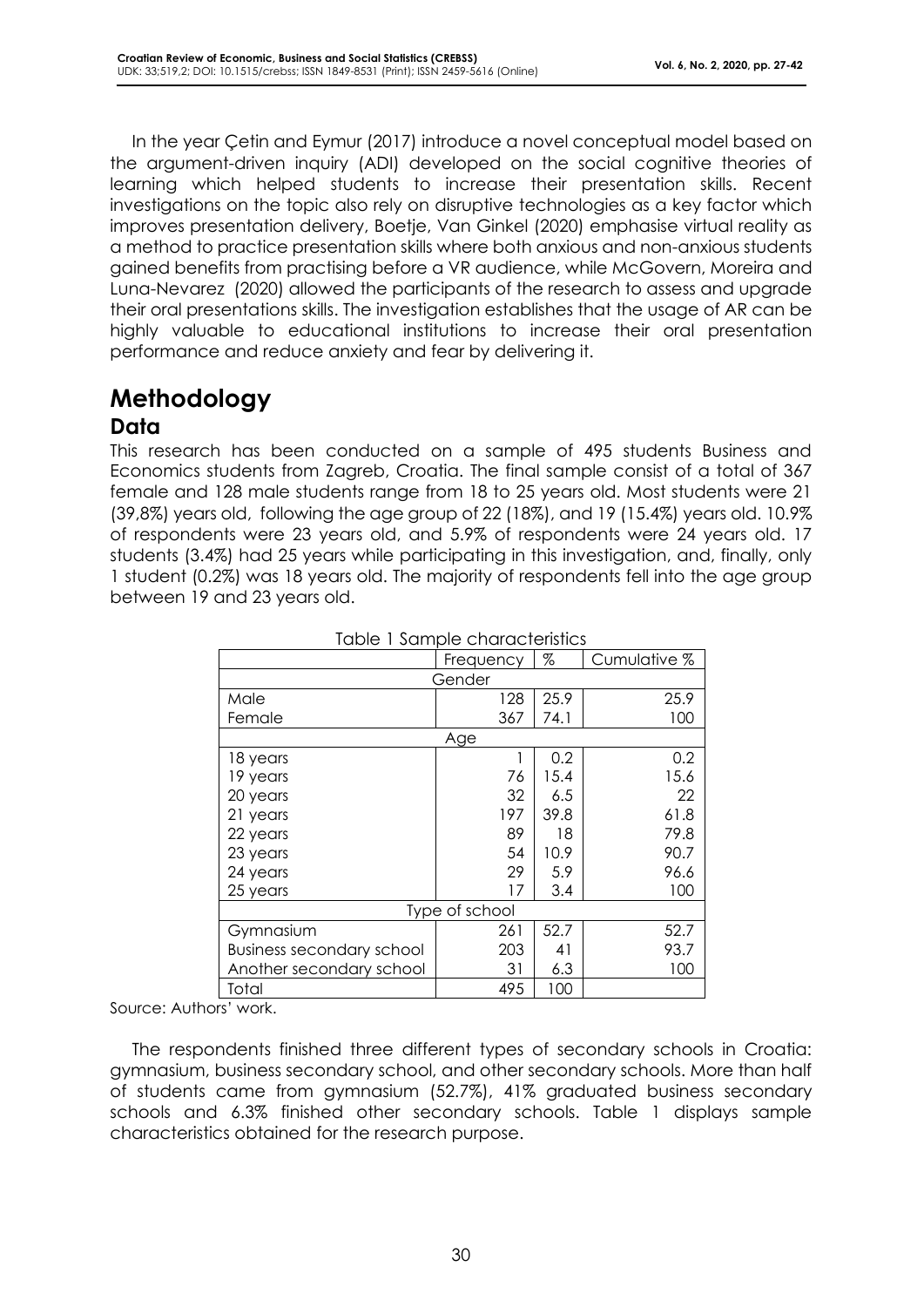## **Research instrument**

Given the research topic, the study is based on the questionnaire for measuring the perceived benefits and fears of delivering presentations. The research instrument was comprised out of four dimensions: (i) Fear at delivering presentation, (ii) Problems while delivering a presentation, (iii) Perceived success at delivering a presentation, and (iv) Strategies in stimulating audience attention when presenting.

| Table 2 Research instrument measuring perceived benefits and fears of delivering |
|----------------------------------------------------------------------------------|
| presentations                                                                    |

| <b>Dimension</b> | <b>Research items</b>                                                | Measurement                                            |
|------------------|----------------------------------------------------------------------|--------------------------------------------------------|
| Fear at          | Q1_1. Fear that I will be unsuccessful / at                          | Likert scale (1-fear is not                            |
| delivering       | the presentation                                                     | present at all, 2-fear is                              |
| presentations    | Q1_2. Fear of being criticized                                       | rarely present, 3-fear<br>is is                        |
|                  | Q1_3. Fear that I will turn out funny                                | sometimes present, 4-fear                              |
|                  | Q1_4. Fear that my colleagues will make                              | is often present, 5-fear is                            |
|                  | fun of me                                                            | always present)                                        |
|                  | Q1_5. Fear of revenge                                                |                                                        |
| Problems         | Q2 1. What about the hands?                                          | Likert scale (1-problem is                             |
| while            | Q2_2. How loud to speak?                                             | not present at all; 2-                                 |
| delivering       | Q2_3. What if the public reacts badly?                               | problem is rarely present;                             |
| the              | Q2_4. What if I have too much material?                              | 3-problem is sometimes                                 |
| presentation     | Q2_5. What if I have too little material?                            | present; 4-problem is often                            |
|                  | Q2_6. What if my voice starts to tremble?                            | present;<br>5-problem<br>is.                           |
|                  | Q2_7. What if I misjudge the time?                                   | always present)                                        |
| Perceived        | Q3_1. I know well the material I expose                              | Likert scale (1-I do not                               |
| success at       | when I present                                                       | agree at all; 2-not agree;                             |
| delivering a     | Q3_2. I look convincing when I present                               | 3-undecided; 4-agree; 5-                               |
| presentation     | Q3_3. I respect the audience and their                               | fully agree)                                           |
|                  | views when I present                                                 |                                                        |
|                  | Q3_4. I adapt the presentation to the<br>audience                    |                                                        |
|                  |                                                                      |                                                        |
|                  | Q3 5. I hold the audience's attention                                |                                                        |
| Strategies in    | throughout the presentation<br>with<br>Q6 1. I surprise the audience | Likert scale (1-I do not                               |
| stimulating      | something                                                            |                                                        |
| audience         | Q6_2. I ask the audience a question                                  | agree at all; 2-not agree;<br>3-undecided; 4-agree; 5- |
| attention        | Q6_3. I pique the audience's curiosity                               | fully agree)                                           |
| when             | Q6_4. I remind the audience of something                             |                                                        |
| presenting       | that everyone remembers                                              |                                                        |
|                  | Q6_5. I say something dramatic                                       |                                                        |
|                  | Q6_6. I'm quoting something                                          |                                                        |
|                  | Q6_7. I am briefly silent to highlight part of                       |                                                        |
|                  | the speech                                                           |                                                        |

Source: Authors' work.

The fear of delivering presentations dimension rates of fear of presentations between students measured by Likert scale as (1-fear is not present at all, 2-fear is rarely present, 3-fear is sometimes present, 4-fear is often present, 5-fear is always present). Research items for Fear at delivering presentation dimensions are connected to fear of unsuccessful presentation, fear of criticism, fear of being mocked at, and fear of revenge.

The second dimension, Problems while delivering a presentation, examines problems that may occur while delivering the presentation, and consists of seven research item questions: (i) What about the hands? (ii) How loud to speak? (iii) What if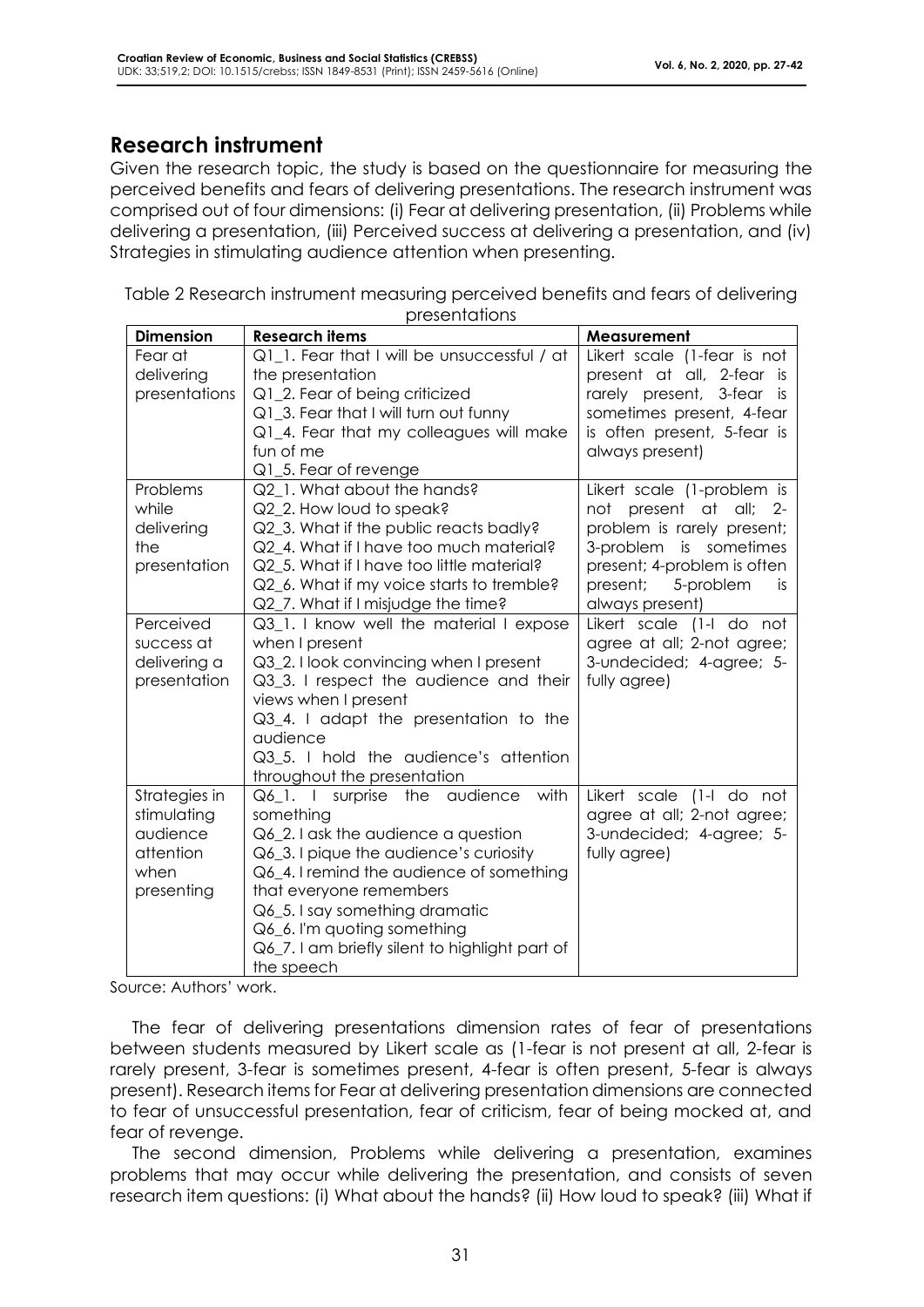the public reacts badly? (iv)What if I have too much material? (v) What if I have too little material? (vi) What if my voice starts to tremble? (vii) What if I misjudge the time? Research items are measured with a Likert scale as (1-problem is not present at all; 2 problem is rarely present; 3-problem is sometimes present; 4-problem is often present; 5-problem is always present).

The third dimension, Perceived success at delivering a presentation is focused on affirmative questions regarded to presentation performance and knowledge of the material, convincing performance, and connection with the audience. Dimension is also measured by the Likert scale as (1-I do not agree at all; 2-not agree; 3-undecided; 4-agree; 5-fully agree).

The fourth and final dimension contained in this investigation is Strategies in stimulating audience attention when presenting which include seven questions related to strategies of stimulating audience while presenting such as including quotes, questions, pauses, and surprises into the presentation. The simulating strategies dimension is measured by the Likert scale as the Likert scale (1-I do not agree at all; 2 not agree; 3-undecided; 4-agree; 5-fully agree). Table 2 presents a Research instrument measuring anxiety at delivering presentations.

## **Statistical analysis**

Data obtained by the questionnaire survey were analysed on the four following steps using various statistical methods: (i) 1st step – Descriptive statistics and reliability analysis calculated for all the variables at the total sample; (ii) 2nd step – Factor analysis that was used to reveal the underlying structure from a large dataset. The variables were included in a dataset under the a priori premise that each variable may be correlated with any factor; (iii) 3rd step – Cluster analysis employed to fulfil the paper goal. Cluster analysis is one of the best ways to comprehend a large set of variables and to separate them into homogenous groups, and (iv) 4th step – Chisquare of cluster membership and demographic characteristics

#### **Descriptive statistics and reliability analysis**

Descriptive statistics and Cronbach's alpha for an observed sample and the research instrument are displayed in Table 3. The average grade is the lowest for Q1\_5, research item "Fear of revenge" which indicates that students perceive the fear of revenge as the lowest fear while delivering presentations. On the other hand, the highest average grade has research items from the "Perceived success at delivering a presentation" dimension, the question "I respect the audience and their views when I present" have the highest average grade (4.09) following the "I know well the material I expose when I present" with the average grade 3.91 which means that students are confident about their approach towards their audience as well as their knowledge about presented material.

None of the research questions was excluded from further research as none of the research questions was not above three standard deviations. We included Cronbach's alpha coefficients for four dimensions included in the research, to analyse internal consistency and the reliability of the research instrument. Considering Nunnaly (1994) recommended the cut-off value of 0.70, from which all Cronbach's alpha values are higher, internal consistency and the reliability of the research instrument is confirmed.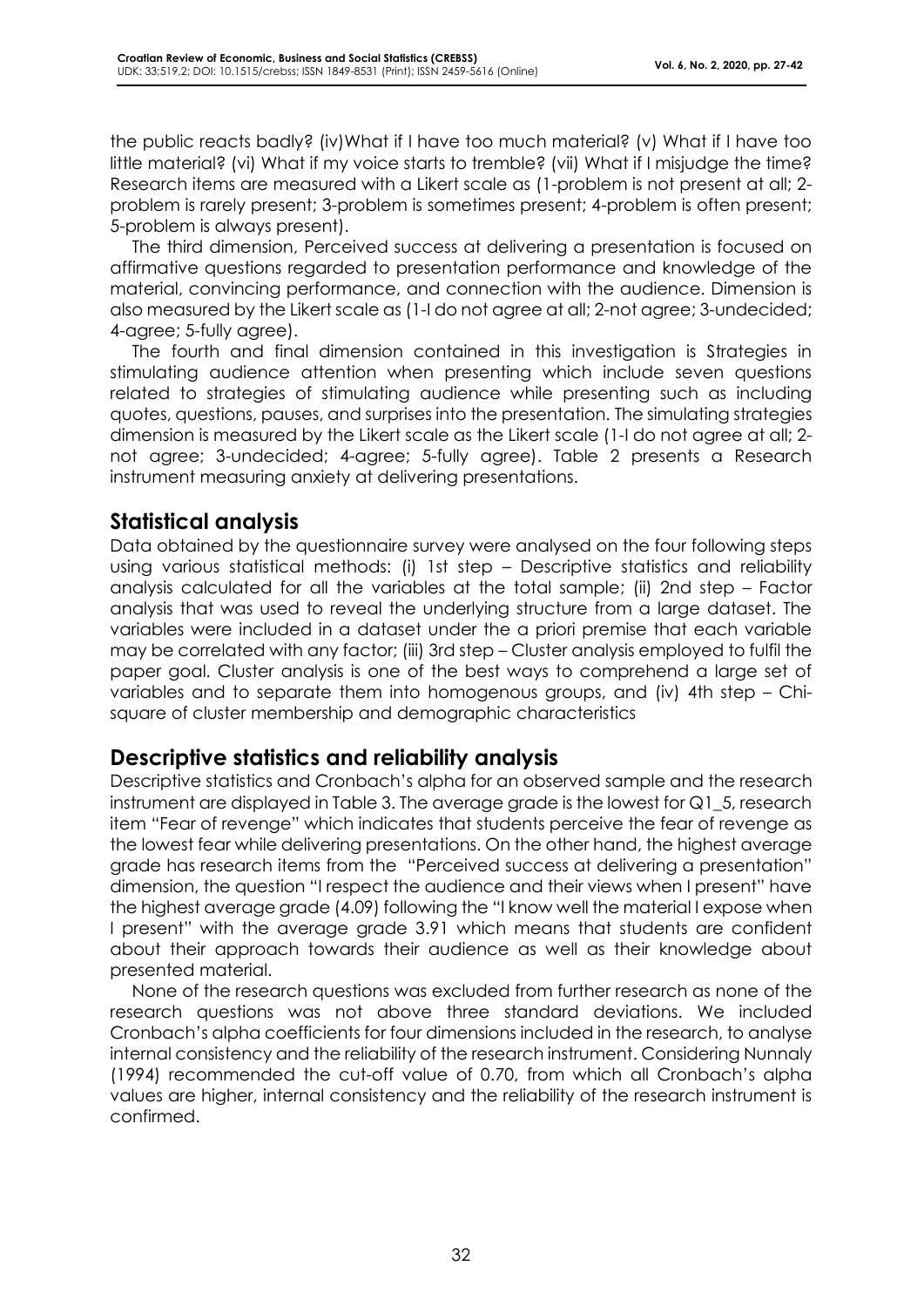|        | N                                              | Min | Max | Mean | Std.<br>Dev.                                                 | Cronbach's<br>alpha |
|--------|------------------------------------------------|-----|-----|------|--------------------------------------------------------------|---------------------|
|        | Fear at delivering presentations               |     |     |      |                                                              |                     |
| Q11    | 495                                            |     | 5   | 3.02 | 1.144                                                        | 0.882               |
| $Q1_2$ | 495                                            | 1   | 5   | 2.76 | 1.147                                                        |                     |
| $Q1_3$ | 495                                            |     | 5   | 2.68 | 1.250                                                        |                     |
| $Q1_4$ | 495                                            |     | 5   | 2.26 | 1.209                                                        |                     |
| $Q1_5$ | 495                                            |     | 5   | 2.06 | 1.073                                                        |                     |
| $Q1_6$ | 495                                            |     | 5   | 2.17 | 1.162                                                        |                     |
|        | Problems while delivering the presentation     |     |     |      |                                                              |                     |
| $Q2_1$ | 495                                            |     | 5   | 2.48 | 1.092                                                        | 0.801               |
| $Q2_2$ | 495                                            |     | 5   | 2.16 | 1.063                                                        |                     |
| $Q2_4$ | 495                                            |     | 5   | 2.37 | 1.059                                                        |                     |
| $Q2_5$ | 495                                            |     | 5   | 2.63 | 1.078                                                        |                     |
| $Q2_6$ | 495                                            |     | 5   | 2.38 | 1.060                                                        |                     |
|        | Perceived success at delivering a presentation |     |     |      |                                                              |                     |
| $Q3_l$ | 481                                            |     | 5   | 3.91 | 0.948                                                        | 0.818               |
| $Q3_2$ | 487                                            |     | 5   | 3.63 | 0.943                                                        |                     |
| $Q3_3$ | 480                                            |     | 5   | 4.09 | 0.985                                                        |                     |
| $Q3_4$ | 486                                            |     | 5   | 3.59 | 1.053                                                        |                     |
| $Q3-5$ | 488                                            |     | 5   | 3.30 | 0.955                                                        |                     |
|        |                                                |     |     |      | Strategies in stimulating audience attention when presenting |                     |
| $Q4$ 1 | 495                                            |     | 5   | 2.54 | 1.077                                                        | 0.823               |
| $Q4_2$ | 495                                            |     | 5   | 2.49 | 1.087                                                        |                     |
| $Q4_3$ | 495                                            |     | 5   | 2.86 | 1.001                                                        |                     |
| $Q4_4$ | 495                                            |     | 5   | 3.09 | 1.061                                                        |                     |
| $Q4_5$ | 495                                            |     | 5   | 2.34 | 1.062                                                        |                     |
| Q4_6   | 495                                            |     | 5   | 2.81 | 1.089                                                        |                     |
| $Q4$ 7 | 495                                            |     | 5   | 2.23 | 1.071                                                        |                     |

|  |  | Table 3 Descriptive statistics and Cronbach's alpha |  |
|--|--|-----------------------------------------------------|--|
|--|--|-----------------------------------------------------|--|

Source: Authors' work.

#### **Factor analysis**

Factor analysis is conducted to extract common factors from the analysis. Factor analysis is a multivariate statistical method that makes the correlation without the same group of data whose purpose is trying to reduce the loss of information (Singh, Malik, Mohan, 2004). For this investigation, the principal component analysis method is used, following the Varimax with Kaiser Normalization rotation method.



Source: Authors' work.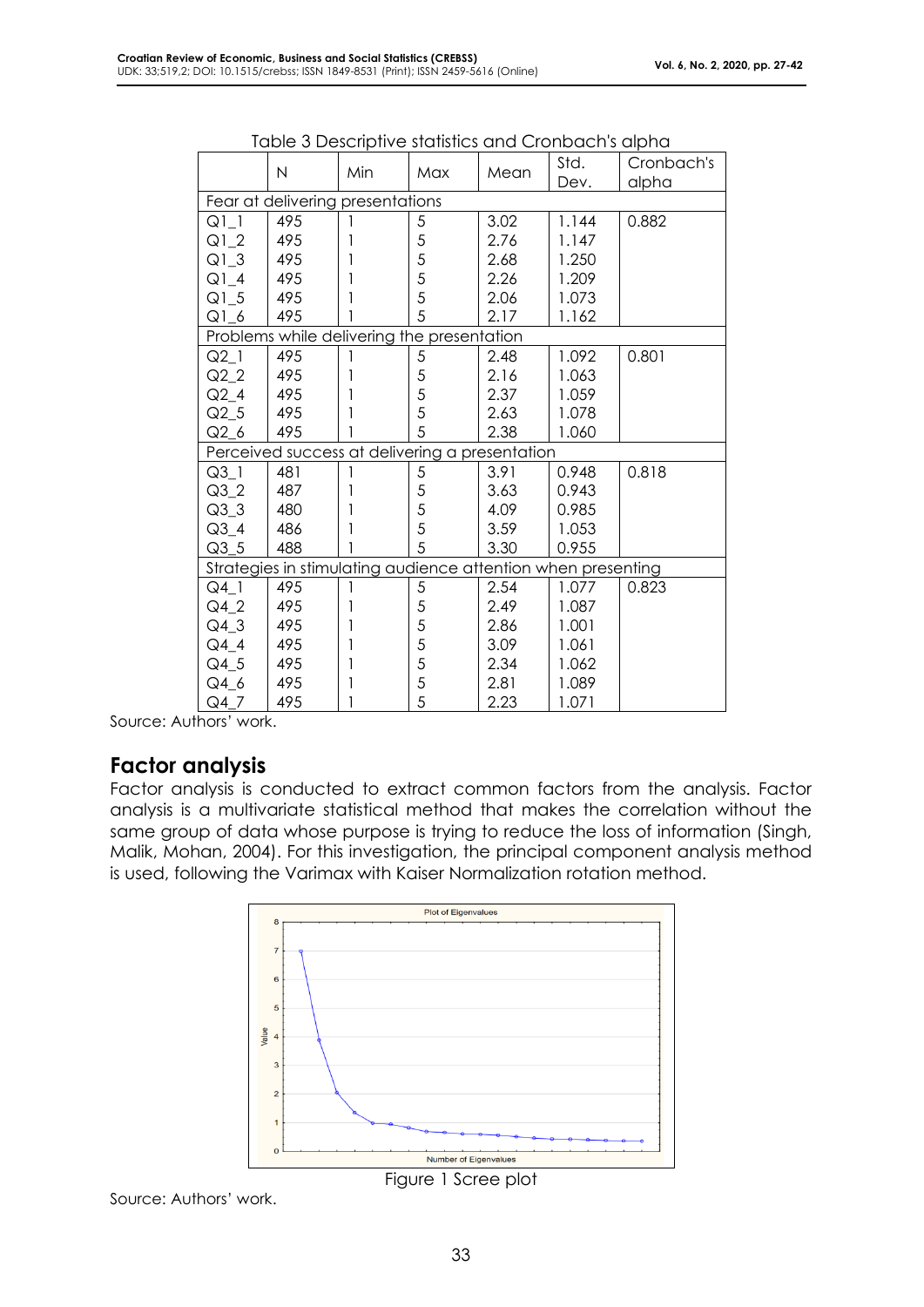The Scree plot available in Figure 1. Shows the relevance of the common factor as well as characteristic root values. The figure shows that the two first two common factors bear the most information in this investigation so they are extracted for further investigation as the main factors.

|       | Eigenvalues Extraction: Principal components                                 |                   |  |          |  |  |  |  |
|-------|------------------------------------------------------------------------------|-------------------|--|----------|--|--|--|--|
|       | Eigenvalue  % Total   Cumulative   Cumulative  <br> variance   Eigenvalue  % |                   |  |          |  |  |  |  |
| Value |                                                                              |                   |  |          |  |  |  |  |
|       | 6.990524                                                                     | 27.96210 6.99052  |  | 27.96210 |  |  |  |  |
| 2     | 3.890122                                                                     | 15.56049 10.88065 |  | 43.52258 |  |  |  |  |

| Table 4 Initial eigenvalues and extraction sums of squared loadings |  |  |  |
|---------------------------------------------------------------------|--|--|--|
|                                                                     |  |  |  |

Source: Authors' work.

|                                                              | Table 5 Rotated component matrix |                     |  |  |  |  |  |
|--------------------------------------------------------------|----------------------------------|---------------------|--|--|--|--|--|
| Variable                                                     | Factor 1                         | Factor <sub>2</sub> |  |  |  |  |  |
|                                                              | Fear at delivering presentations |                     |  |  |  |  |  |
| $Q1_1$                                                       | 0.705975                         | $-0.130414$         |  |  |  |  |  |
| $Q1_2$                                                       | 0.754119                         | $-0.089484$         |  |  |  |  |  |
| $Q1_3$                                                       | 0.752591                         | -0.190796           |  |  |  |  |  |
| $Q1_4$                                                       | 0.759859                         | $-0.120580$         |  |  |  |  |  |
| $Q1_5$                                                       | 0.635054                         | $-0.011084$         |  |  |  |  |  |
| $Q1_6$                                                       | 0.678011                         | $-0.110280$         |  |  |  |  |  |
| Problems while delivering the presentation                   |                                  |                     |  |  |  |  |  |
| $Q2_l$                                                       | 0.529116                         | $-0.114840$         |  |  |  |  |  |
| $Q2_2$                                                       | 0.608143                         | $-0.052374$         |  |  |  |  |  |
| $Q2_3$                                                       | 0.761797                         | 0.036388            |  |  |  |  |  |
| $Q2_4$                                                       | 0.668512                         | 0.076172            |  |  |  |  |  |
| $Q2_5$                                                       | 0.649956                         | $-0.046567$         |  |  |  |  |  |
| $Q2_6$                                                       | 0.745938                         | $-0.132637$         |  |  |  |  |  |
| Q2 7                                                         | 0.703136                         | $-0.013897$         |  |  |  |  |  |
| Perceived success at delivering a presentation               |                                  |                     |  |  |  |  |  |
| $Q3_l$                                                       | $-0.150922$                      | 0.564845            |  |  |  |  |  |
| $Q3_2$                                                       | $-0.356725$                      | 0.519020            |  |  |  |  |  |
| $Q3-3$                                                       | -0.099583                        | 0.457787**          |  |  |  |  |  |
| $Q3_4$                                                       | $-0.066613$                      | 0.641147            |  |  |  |  |  |
| $Q3-5$                                                       | $-0.187252$                      | 0.622126            |  |  |  |  |  |
| Strategies in stimulating audience attention when presenting |                                  |                     |  |  |  |  |  |
| $Q4_l$                                                       | $-0.063930$                      | 0.709545            |  |  |  |  |  |
| $Q4_2$                                                       | $-0.018706$                      | 0.674779            |  |  |  |  |  |
| Q4 3                                                         | -0.102298                        | 0.769731            |  |  |  |  |  |
| $Q4_4$                                                       | $-0.033560$                      | 0.706441            |  |  |  |  |  |
| $Q4_5$                                                       | 0.072678                         | 0.605172            |  |  |  |  |  |
| Q4_6                                                         | $-0.011864$                      | 0.394881**          |  |  |  |  |  |
| $Q4$ <sub>_7</sub>                                           | 0.071687                         | 0.483265**          |  |  |  |  |  |
| Expl.Var                                                     | 6.450218                         | 4.430428            |  |  |  |  |  |
| Prp.Totl                                                     | 0.258009                         | 0.177217            |  |  |  |  |  |

## Table 5 Rotated component matrix

Note: \*\* excluded from analysis due to the low factor loadings. Source: Authors' work.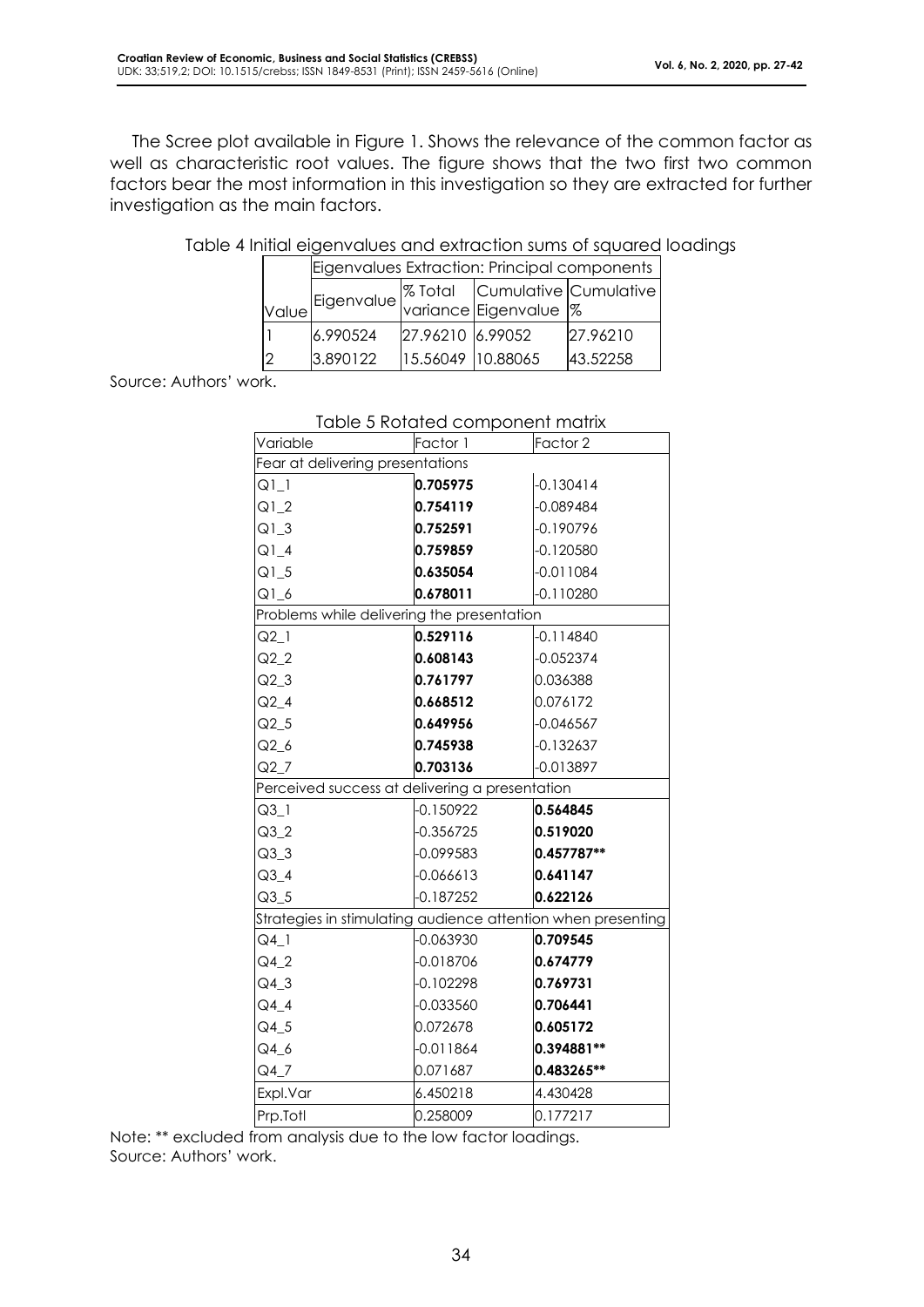The initial eigenvalues extraction and extraction sums of squared loadings are presented in Table 4. The results show that the first two eigenvalues of the common factors denoted as 1 and 2 have the variance contribution 27.96% and 15,16% and the total cumulative variance contribution rate 43.52%.

Table 5 shows factor loadings normalised with the Kaiser Normalization method. Table 5 shows a rotated component matrix, where factor loadings normalized with the Kaiser Normalization method are presented. The extraction method was the Principal components. Following the results presented in Table 5, the variables (items) Q3\_3, Q4\_6, and Q4\_7 are excluded from the further investigation; since their values are, lower than 0.5.

## **Cluster analysis**

The cluster analysis with the K-means algorithm has been conducted to systematize research data into meaningful structures. The maximum average distance was applied to determine initial centroids. Subsequently, the Squared Euclidian distance was applied to iteratively distribute research data to the cluster with the closest centroid.

Figure 2 presents the graph of cost sequence, which displays the error function for the various numbers of clusters and proposed the best numbers of clusters for the given dataset. The error function presented can be explained as the average distance of observations in tested research to the cluster centroids to which the observations were assigned (Tibshirani, Walther, Hastie, 2001).

The goal is to minimise the cluster cost to the desirable level. The graph recommends two clusters as the best number of clusters to be included in this investigation. However, the graph shows a continuous decrease of the error function, without a point where it would stop decreasing. Therefore, the four-cluster solution was selected as an optimal one, and four clusters will be observed in further investigation.



Figure 2 Graph of Cost Sequences

Source: Authors' work (2020)

Furthermore, the ANOVA analysis was conducted for four clusters. Table 2 shows the 22 items left in the research without three items excluded in the previous steps.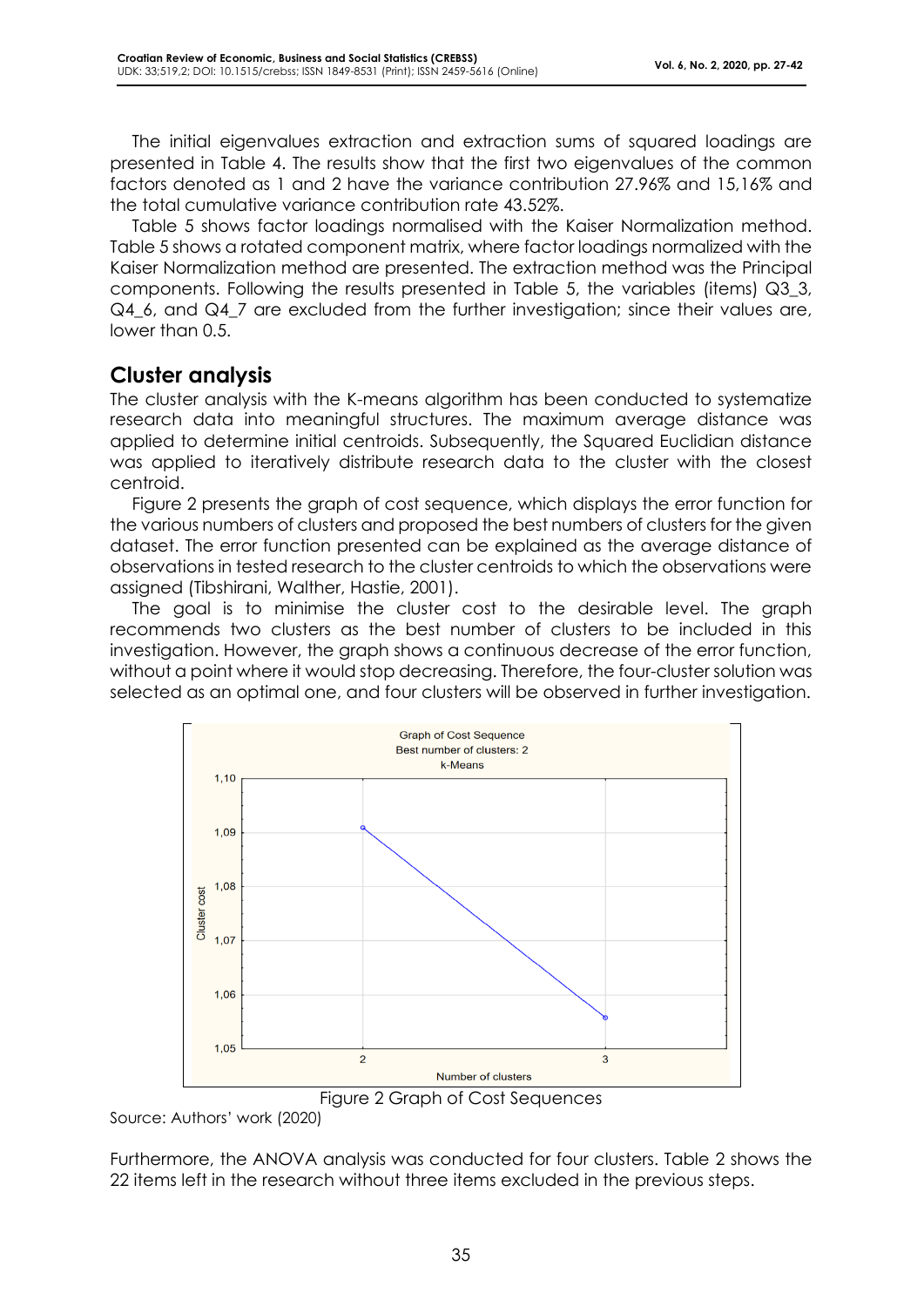|  | Table 6. ANOVA analysis |
|--|-------------------------|
|--|-------------------------|

|        | Between SS | df | Within SS | N   | F       | p-value    |
|--------|------------|----|-----------|-----|---------|------------|
| $Q1_1$ | 244.898    | 3  | 357.882   | 468 | 106.751 | $0.000***$ |
| $Q1_2$ | 285.511    | 3  | 318.724   | 468 | 139.744 | $0.000***$ |
| $Q1_3$ | 387.663    | 3  | 336.013   | 468 | 179.979 | $0.000***$ |
| $Q1_4$ | 325.468    | 3  | 354.275   | 468 | 143.315 | $0.000***$ |
| $Q1_5$ | 167.989    | 3  | 366.416   | 468 | 71.521  | $0.000***$ |
| $Q1_6$ | 265.690    | 3  | 357.274   | 468 | 116.011 | $0.000***$ |
| $Q2_l$ | 120.389    | 3  | 427.475   | 468 | 43.934  | $0.000***$ |
| $Q2_2$ | 149.556    | 3  | 376.775   | 468 | 61.922  | $0.000***$ |
| $Q2_3$ | 245.498    | 3  | 309.416   | 468 | 123.774 | $0.000***$ |
| $Q2_4$ | 155.861    | 3  | 375.730   | 468 | 64.712  | $0.000***$ |
| $Q2_5$ | 170.423    | 3  | 369.659   | 468 | 71.920  | $0.000***$ |
| $Q2_6$ | 422.752    | 3  | 390.765   | 468 | 168.770 | $0.000***$ |
| $Q2_7$ | 190.206    | 3  | 334.498   | 468 | 88.706  | $0.000***$ |
| $Q3_l$ | 47.771     | 3  | 372.492   | 468 | 20.007  | $0.000***$ |
| $Q3_2$ | 85.300     | 3  | 322.749   | 468 | 41.230  | $0.000***$ |
| $Q3_4$ | 80.641     | 3  | 441.969   | 468 | 28.464  | $0.000***$ |
| $Q3-5$ | 72.531     | 3  | 346.111   | 468 | 32.691  | $0.000***$ |
| $Q4_l$ | 130.462    | 3  | 389.519   | 468 | 52.249  | $0.000***$ |
| $Q4_2$ | 132.564    | 3  | 416.959   | 468 | 49.597  | $0.000***$ |
| $Q4_3$ | 144.928    | 3  | 319.511   | 468 | 70.761  | $0.000***$ |
| $Q4_4$ | 128.839    | 3  | 396.712   | 468 | 50.664  | $0.000***$ |
| Q4 5   | 88.556     | 3  | 417.899   | 468 | 33.058  | $0.000***$ |

Source: Authors' work.

The table suggested that the null hypothesis, which indicates that the means between the indicator observed statistically differ has been rejected at the 1% statistical significance so all variables are statistically significant. The given results confirm that the selection of four clusters to analyse data is justified.

#### **Relationship of cluster membership and demographic characteristics**

Chi-square cluster membership and demographic characteristics have been comprised to identify the relationship between clusters that emerged from the investigation and specific demographic characteristics.

The results presented in the first cluster membership table shows the relationship between the four structured clusters and gender. From a total of 472 students answers who participated in the cluster analysis, 354 female and 118 male students participated.

Cluster 1 consists of the most participants, 148, from which 109 are females, and 39 are males. In Cluster 2, from a total of 131 students included, 101 are females, and 30 are males. Cluster 3 contained the fewest students, a total of 82, from which are 61 females, and 21 male students. Cluster 4 contained a total of 111 students, 83 females, and 28 males. The results present similar gender distributions in clusters, male distribution from 22-26%, and females from 73-78%.

The male students are the most represented in Cluster 1 and the least in Cluster 2, and female vice-versa. However, Pearson Chi-square and M-L chi-square did not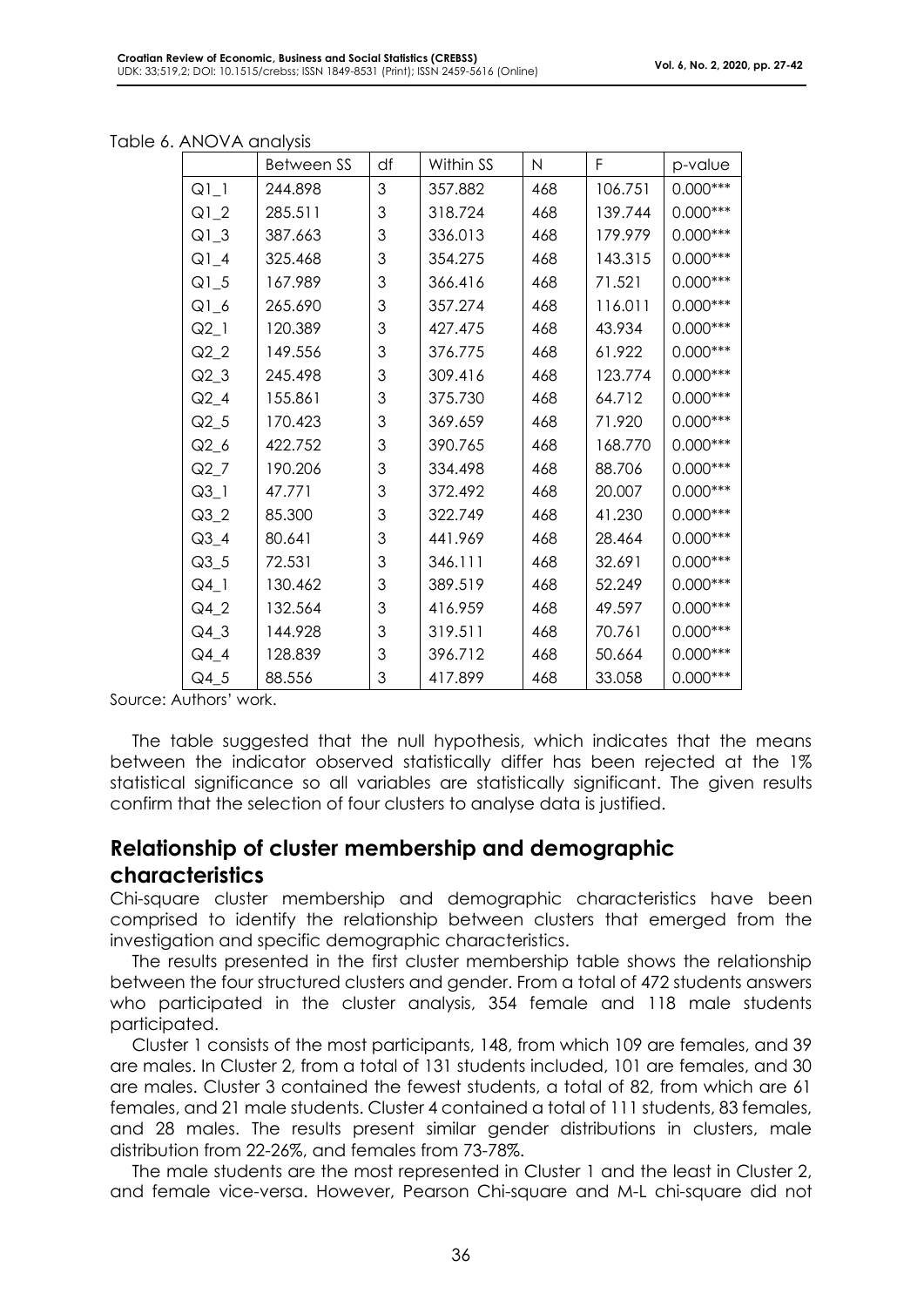confirm the statistically significant relationship between gender and cluster membership as shown in Table7 and Table 8.

| Table 7 Cross-tabulation of gender and cluster membership |  |  |
|-----------------------------------------------------------|--|--|
|                                                           |  |  |

|                | 2-Way Summary Table: Gender x Cluster |     |    |                                               |     |  |
|----------------|---------------------------------------|-----|----|-----------------------------------------------|-----|--|
| <b>IGender</b> |                                       |     |    | Cluster 1 Cluster 2 Cluster 3 Cluster 4 Total |     |  |
| Male           | 39                                    | l30 |    | 28                                            | 18  |  |
| Female         | 109                                   | 101 |    | 83                                            | 354 |  |
| Total          | 148                                   | 131 | 82 |                                               | 472 |  |

Source: Authors' work.

#### Table 8 Chi-square for cluster membership and gender

|                                                              | Statistics: Gender x Cluster |  |  |  |
|--------------------------------------------------------------|------------------------------|--|--|--|
| Statistic                                                    | Chi-square df                |  |  |  |
| Pearson Chi-square $[0.4712954 \text{ ]}$ df=3 $ p=0.92515 $ |                              |  |  |  |
| M-L Chi-square                                               | $ 0.4755649 $ df=3 p=0.92423 |  |  |  |

Source: Authors' work.

The second results from the analysis demonstrate the weak association between age groups and Clusters. A total of 77 students age 19 were, 32 students age 20, 197 students age 21, 89 students age 22, and 77 students age 23, and more were included in the final investigation.

The age group 19 is distributed the most in Cluster 1 and the least in Cluster 2. Students of age 20 are grouped evenly with a deviation of 1 student. Students of age 21 are concentrated the highest in Cluster 1, following Cluster 2, and have by far the lowest concentration in Cluster 3. Age groups 22 and 23 and more have a similar distribution between Clusters 1, 2, and 4 with a much lower number of students in Cluster 3, which means that the older students are underrepresented in Cluster 3. In conclusion, it can be highlighted that younger students are less represented in Cluster 2, and more in Cluster 3, as well as the other Clusters, there is no significant difference between clusters. However, Pearson Chi-square and M-L chi-square did not confirm the statistically significant relationship between any of the age groups and clusters. Tables 9 and 10 show observed frequencies and Chi-square of cluster membership and age.

|                    | 2-Way Summary Table: Age x Cluster |     |    |                                                |     |
|--------------------|------------------------------------|-----|----|------------------------------------------------|-----|
| Age                |                                    |     |    | Cluster 1 Cluster 2 Cluster 3 Cluster 4 Totals |     |
| 19                 | 26                                 | 15  | 16 | 20                                             |     |
| 20                 |                                    |     |    |                                                | 32  |
| 21                 |                                    | 62  | 29 | 35                                             | 197 |
| 22                 | 22                                 | 25  | 17 | 25                                             | 89  |
| $23$ and more $22$ |                                    |     | 12 | 22                                             |     |
| Totals             | 148                                | 131 | 82 |                                                | 472 |

Table 9 Cross-tabulation between age and cluster membership

Source: Authors' work.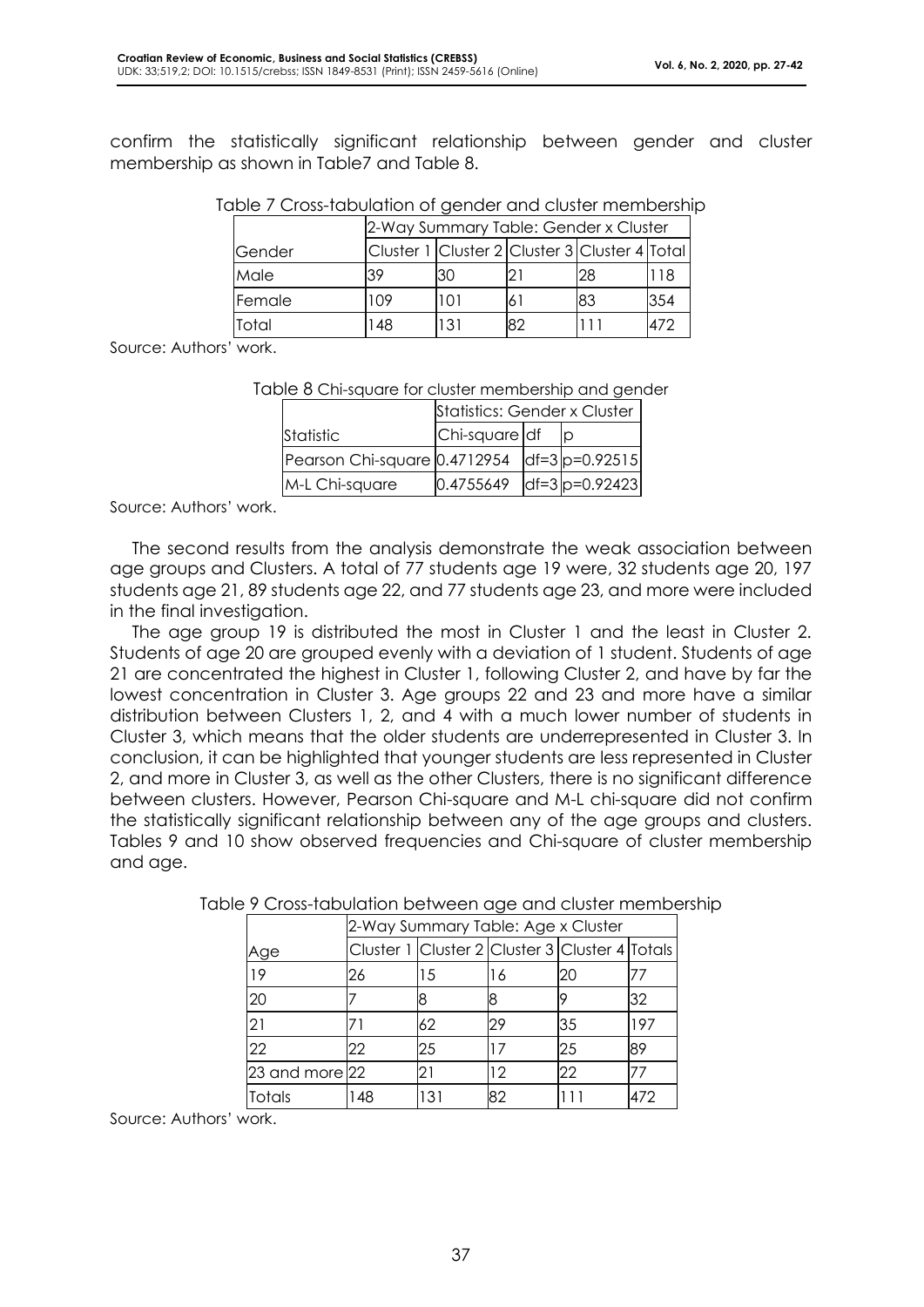| <u>sie to Chi-square for closier membership and c</u> |                           |  |                    |  |  |
|-------------------------------------------------------|---------------------------|--|--------------------|--|--|
|                                                       | Statistics: Age x Cluster |  |                    |  |  |
| Statistic                                             | Chi-square df             |  |                    |  |  |
| Pearson Chi-square 19.23040                           |                           |  | $df=18 p=0.37777 $ |  |  |
| M-L Chi-square                                        | 20.56301                  |  | $df=18 p=0.30203 $ |  |  |

#### Table 10 Chi-square for cluster membership and age

Source: Authors' work.

Table 11 Cross-tabulation between the type of school and cluster membership

|                                       | 2-Way Summary Table: School x Cluster |     |                                               |    |     |
|---------------------------------------|---------------------------------------|-----|-----------------------------------------------|----|-----|
| School                                |                                       |     | Cluster 1 Cluster 2 Cluster 3 Cluster 4 Total |    |     |
| Gymnasium                             | 87                                    | 70  | 43                                            | 48 | 248 |
| Business secondary school 52          |                                       | 52  | 36                                            | 55 | 195 |
| Another secondary school <sup>9</sup> |                                       |     |                                               |    | 29  |
| Totals                                | 148                                   | 131 | 82                                            |    | 472 |

Source: Authors' work.

Table 12 Chi-square for cluster membership and type of school

|                             | Statistics: School x Cluster |  |                   |  |
|-----------------------------|------------------------------|--|-------------------|--|
| Statistic                   | Chi-square df                |  |                   |  |
| Pearson Chi-square 7.492339 |                              |  | $df=6 p=0.27770 $ |  |
| M-L Chi-square              | 7.657710                     |  | $df=6 p=0.26427 $ |  |

Source: Authors' work.

The third results show a weak relationship between cluster membership and the type of school. Students from the gymnasium are mostly concentrated in Cluster 1 and all of the students from business and the other schools show even distributions among Clusters 1, 2 and 4 with the lower rate of distribution among Cluster 3. However, Pearson Chi-square and M-L chi-square did not confirm the statistical difference between genders as the p values are higher than alpha so the 0th hypotheses cannot be rejected. Tables 11 and 12 present observed frequencies and Chi-square of cluster membership and age.

## **Discussion**

The k-means cluster analysis of survey responses was undertaken from the 472 Business and Economy students from Croatia, which were included in final investigations. Figure 3 presents the graph of mean values of 22 item survey responses left in the research across four identified clusters. Given cluster, means reveal the existence of differences between clusters according to the observed individual indicators the survey responses (Figure 3).

By comparing cluster means, some interesting conclusions about student groups can be brought. A similar pattern trend has been observed for all clusters included, however, the responses are displayed on different levels. Furthermore, taking into account all observed items, research items from the question group "Perceived success at delivering a presentation" obtained the highest mean values, which also correlate with descriptive statistic results. Additionally, trends for all other question groups are similar. Cluster 2 and Cluster 3 show the most similar cluster means pattern for Q1 and Q2 question groups, as for the Q3 and Q4 Clusters 1, 3, and 4 display similar answer patterns, which are indicated by similar variables numbers.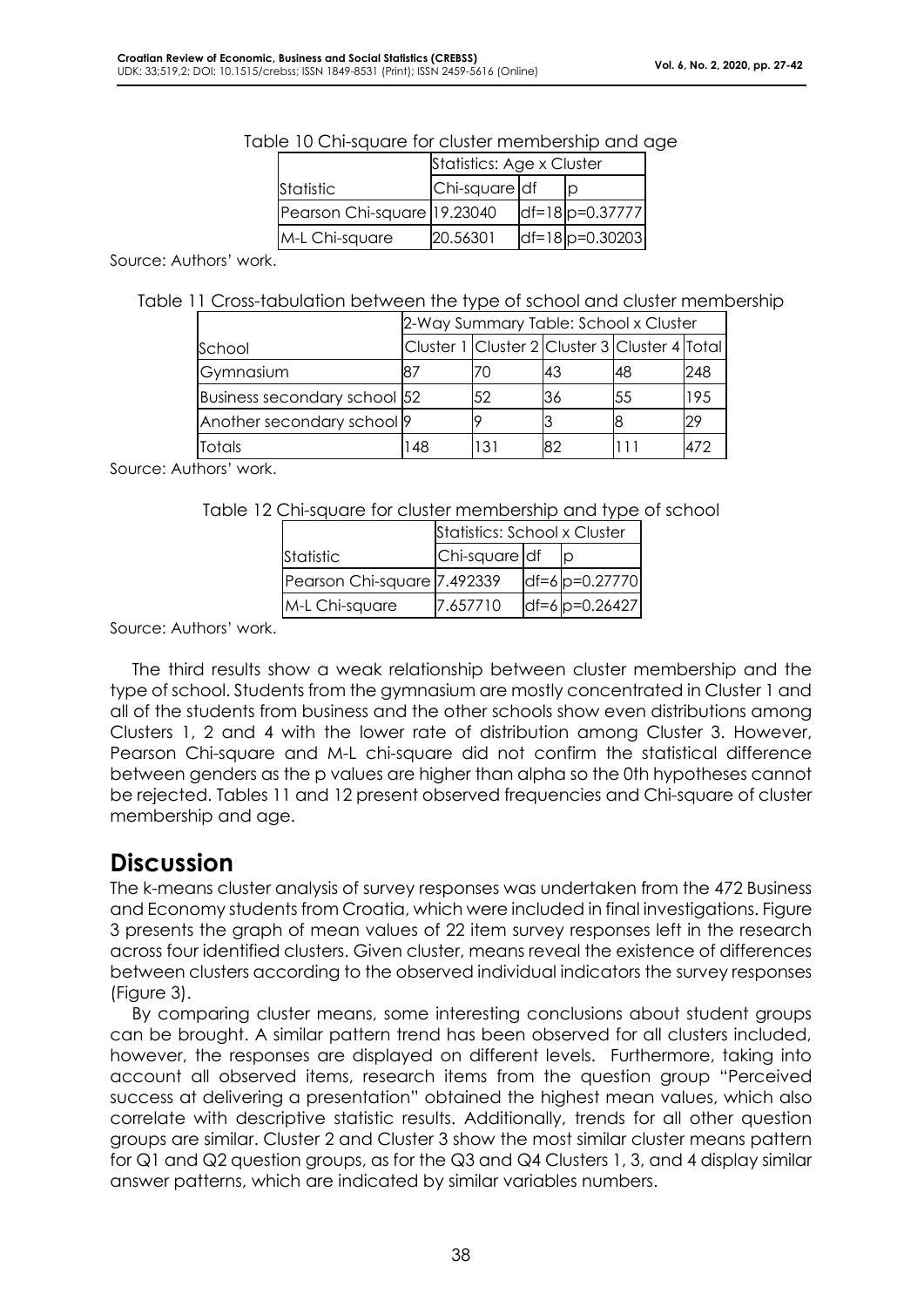

Source: Authors' work.

Based on the mutual relationship of various answers of the four investigated dimensions, clusters can be described in the following manner:

Cluster 1 students group has the lowest average values for variables from "Fear at delivering presentations" groups of questions. Questions "Fear that my colleagues will make fun of me" and "Fear of revenge" are have the lowest mean values, which indicate that students from Cluster 1 perceive the lowest fears of their colleagues. The average means for the variable "I know well the material I expose when I present" are the highest among the Cluster 1 results. All mean values for the group of questions: "Perceived success at delivering a presentation" are the highest within all results, which could connect the students from Cluster 1 with high confidence. This group could be called: Self-confident.

For the students grouped in Cluster 2, the highest average values have been calculated for their presentation material knowledge, but with significantly lower normalized means than Cluster 1. Students in Cluster 2 express mid-level fear. Furthermore, Cluster 2 students comprise the lowest values for both "Strategies in stimulating audience attention when presenting" and "Problems while delivering presentation" groups of questions of all students included in the research. The results for Cluster 2 demonstrate that the students included in the Classroom shows a low level of interest in delivering presentations, which influences their perceived presentation performance. This group could be called: Not-interested.

Cluster 3 student group resulted in a group with the highest values for the "fear of the presentation delivery" dimension, and the lowest for the confidence related dimensions. The question "What if my voice starts to tremble?" which represent the fear that the audience will detect insecurities while presenting, obtained the highest normalized means in all questionnaire. Alongside this fear, students from Cluster 3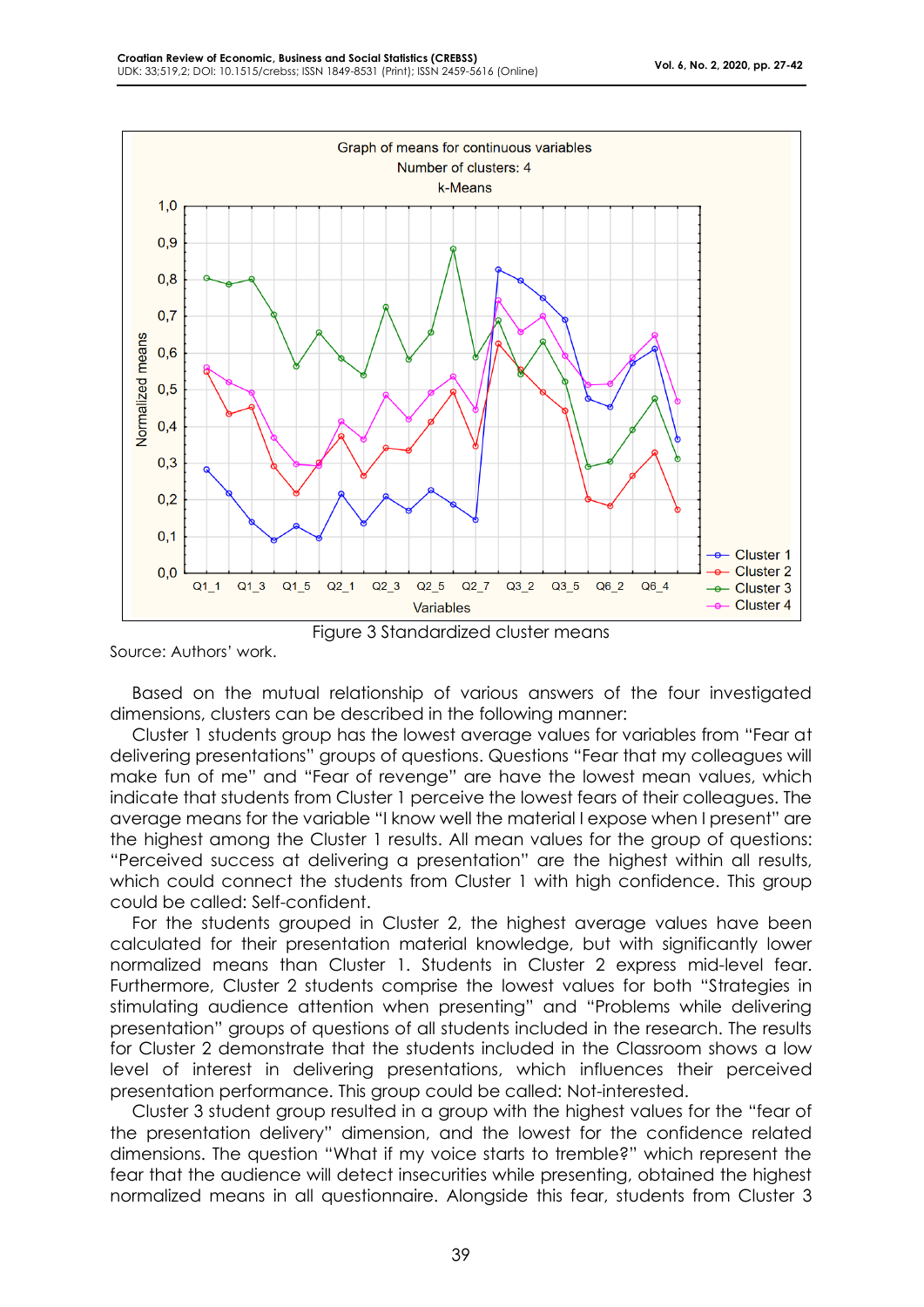expressed high-perceived fear from the unsuccessful presentation, being criticised, and being mocked. Furthermore, the Cluster results in outcome with the lowest values overall for the "Strategies in stimulating audience attention when presenting" group of questions, such as interaction with the public, making pauses, and surprising the audience, which all correlate with a high level of insecurity among Cluster 3 student group. This group could be labelled as Anxious.

Cluster 4 students have the highest variable means for the question group "Perceived success at delivering presentation" same as the students from Cluster 1. However, the students from Cluster 4 had lower means to the item "I look convincing when I present" which indicates that the students from Cluster 4 show a bit more insecurity than a student from Cluster 1. Nevertheless, the Cluster 4 students have the highest results for the question group "Strategies in stimulating audience attention when presenting" from all the four clusters, which could be connected with their attention to details and strategical thinking. Students from Cluster 4 have the lowest means for variables related to colleagues making fun of them, which shows maturity and confidence. This group could be called Strategic.

# **Conclusion**

The purpose of this research was to explore the business students' attitudes toward presentation delivery, and investigate if there are homogenous groups of students according to their attitude towards the presentation, both as sources of success and as a source of fear.

To fulfil the paper goals, a cross-analysis has been undertaken. Descriptive statistics and reliability analysis were calculated for all the variables in the total sample. Factor analysis was performed to unveil the underlying structures of the data, and the cluster analysis to explore can students be grouped according to their attitude towards presentation. Finally, the Chi-square of cluster membership and demographic characteristics has been conducted to explore the possible relationship between demographic characteristics and cluster membership.

Interesting findings emerged from the investigation. Firstly, the result confirms that there are homogenous groups of students according to presentation perceived benefits and fears. The investigation identified four different student groups based on their confidence and interests: Self-confident, Non-interested, Anxious, and Strategic. However, an investigation concluded there is no relationship between cluster membership and demographic characteristics. The results showed that all students fear the most that their voice will start to tremble and show their insecurities and that all students fear the least the revenge of their colleagues.

The findings from the investigation could be beneficial for both academics and practitioners. Academics could benefit from these investigation results and conduct further analysis to explore student characteristics, which groups them into specific clusters. On the other hand, practitioners could use these results to adapt presentation skill teaching into different clusters to achieve better results and provide each student methods they need the most.

However, his research is not without its limits, for instance, more students could be included in the investigation, and more information about students, such as their grades, hobbies, interests in specific classes so the answer to why some student have the characteristic of specific clusters can be revealed. Considering the emerging numbers of papers on this important topic, this also could be direction for future investigations.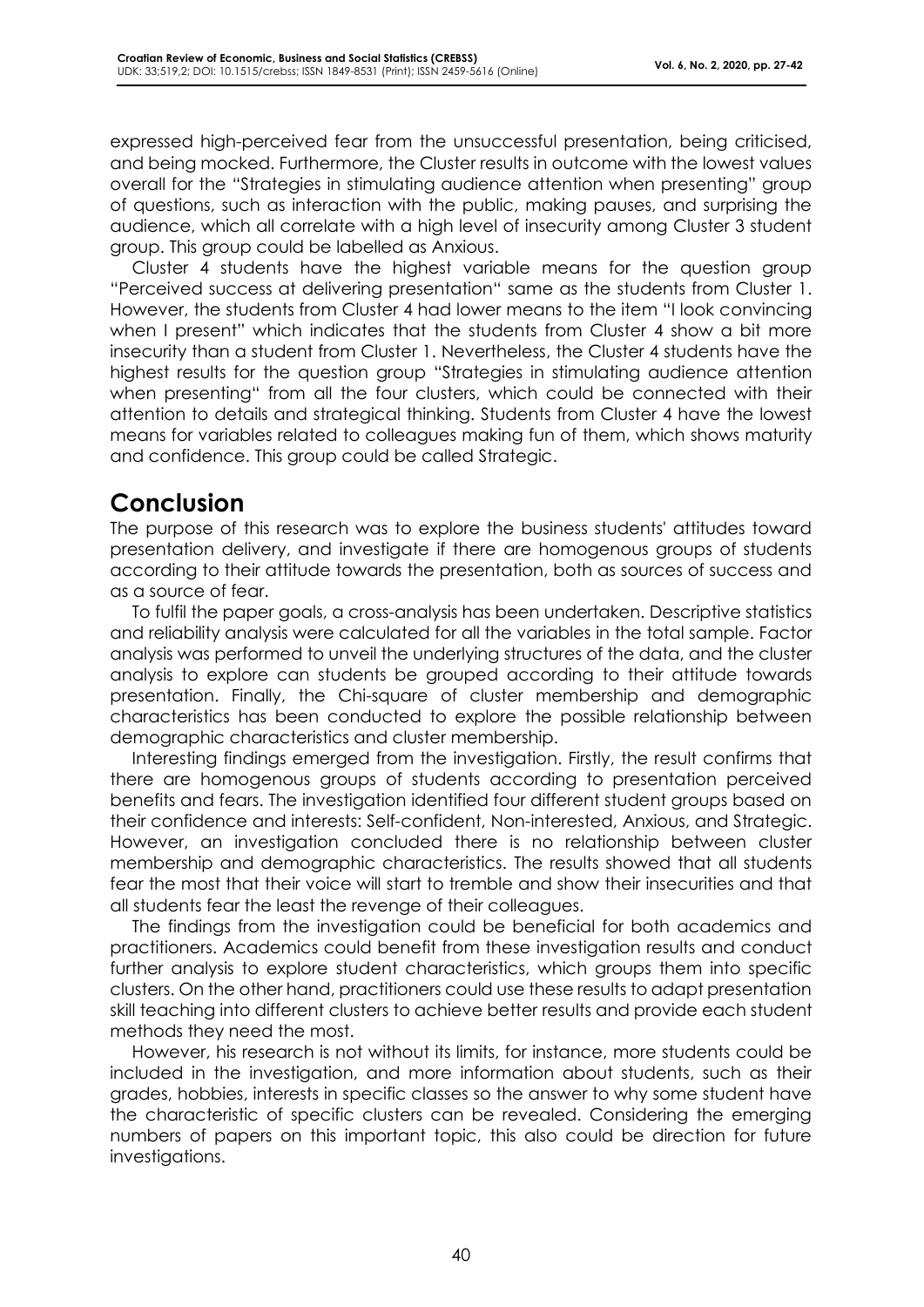## **References**

- 1. Alshare, K., Hindi, N. M. (2004). *The importance of presentation skills in the classroom: Students and instructors perspectives.* Journal of Computing Sciences in Colleges*,* Vol. 19, No. 4, pp. 6-15.
- 2. Boetje, J., Van Ginkel, S. (2020). The added benefit of an extra practice session in virtual reality on the development of presentation skills: A randomized control trial*. Journal of Computer Assisted Learning*, pp. 1-12.
- 3. Brynjolfsson, E., Rock, D., Syverson, C. (2017). *Artificial intelligence and the modern productivity paradox: A clash of expectations and statistics*. National Bureau of Economic Research.
- 4. Cetin, P. S., Eymur, G. (2017). Developing students' scientific writing and presentation skills through argument driven inquiry: an exploratory study. *Journal of Chemical Education*, Vol. 94, No. 7, pp. 837-843.
- 5. Christianson, M., Payne, S. (2011). Helping students develop skills for better presentations: Using the 20x20 format for presentation training*. Language Research Bulletin,* No. 26, pp. 1- 15.
- 6. Ciarocco, N. J. (2018). *Traditional and new approaches to career preparation through coursework. Teaching of Psychology*, Vol. 45, No. 1, pp. 32-40.
- 7. Coffelt, T. A., Baker, M. J., Corey, R. C. (2016). Business communication practices from employers' perspectives*. Business and Professional Communication Quarterly*, Vol. 79, No. 3, pp. 300-316.
- 8. Dede, C. (1996). The evolution of distance education: Emerging technologies and distributed learning*. American Journal of Distance Education*, Vol. 10, No. 2, pp. 4-36.
- 9. Dell'Osso I., Saettoni, M., Papasogli, A., Rucci, P., Ciapparelli, A., Di Poggio, A. B., Cassano, G. B. (2002). Social anxiety spectrum: gender differences in Italian high school students. *The journal of nervous and mental disease*, Vol. 190, No. 4, pp. 225-232.
- 10.Henard, F., Roseveare, D. (2012). Fostering quality teaching in higher education: Policies and practices. *An IMHE Guide for Higher Education Institutions,* pp. 7-11.
- 11. Cleverism (2020). *Presentation skills.* Available at https://www.cleverism.com/skills-andtools/presentation-skills/ [20 October 2020].
- 12. Leigh, E., Clark, D. M. (2018). Understanding social anxiety disorder in adolescents and improving treatment outcomes: applying the cognitive model of Clark and Wells (1995). *Clinical child and family psychology review,* Vol*.* 21, No. 3, pp. 388-414.
- 13.Lent, R. W. (2018). Future of work in the digital world: Preparing for instability and opportunity*. The Career Development Quarterly*, Vol. 66, No. 3, pp. 205-219.
- 14.McGovern, E., Moreira, G., Luna-Nevarez, C. (2020). An application of virtual reality in education: Can this technology enhance the quality of students' learning experience?*. Journal of Education for Business,* Vol. 95, No. 7, pp. 490-496.
- *15.*Mohammed, M. M. A. (2019). *Investigating the Effect of Using Vocabulary Learning Strategies on Oral Communication*. Doctoral dissertation, Sudan University of Science and Technology.
- 16.Nunnally, J. C. (1994). *Psychometric theory*. Tata McGraw-Hill education.
- 17.Popescu, T. (2013). Improving business students' presentation skills. *The Journal of Linguistic and Intercultural Education*, Vol. 6, pp. 127-136.
- 18.Ramesh, G. (2010). *The ace of soft skills: attitude, communication and etiquette for success*. Pearson Education India.
- 19.Roussel, S., Joulia, D., Tricot, A., Sweller, J. (2017). Learning subject content through a foreign language should not ignore human cognitive architecture: A cognitive load theory approach. *Learning and Instruction,* Vol. 52, pp. 69-79.
- 20.Roy, A., Macchiette, B. (2005). Debating the issues: A tool for augmenting critical thinking skills of marketing students. *Journal of Marketing Education*, Vol. 27, No. 3, pp. 264-276.
- 21.Rubin, R. B., Rubin, A. M., Jordan, F. F. (1997). Effects of instruction on communication apprehension and communication competence. *Communication Education*, Vol. 46, No. 2, pp. 104-114.